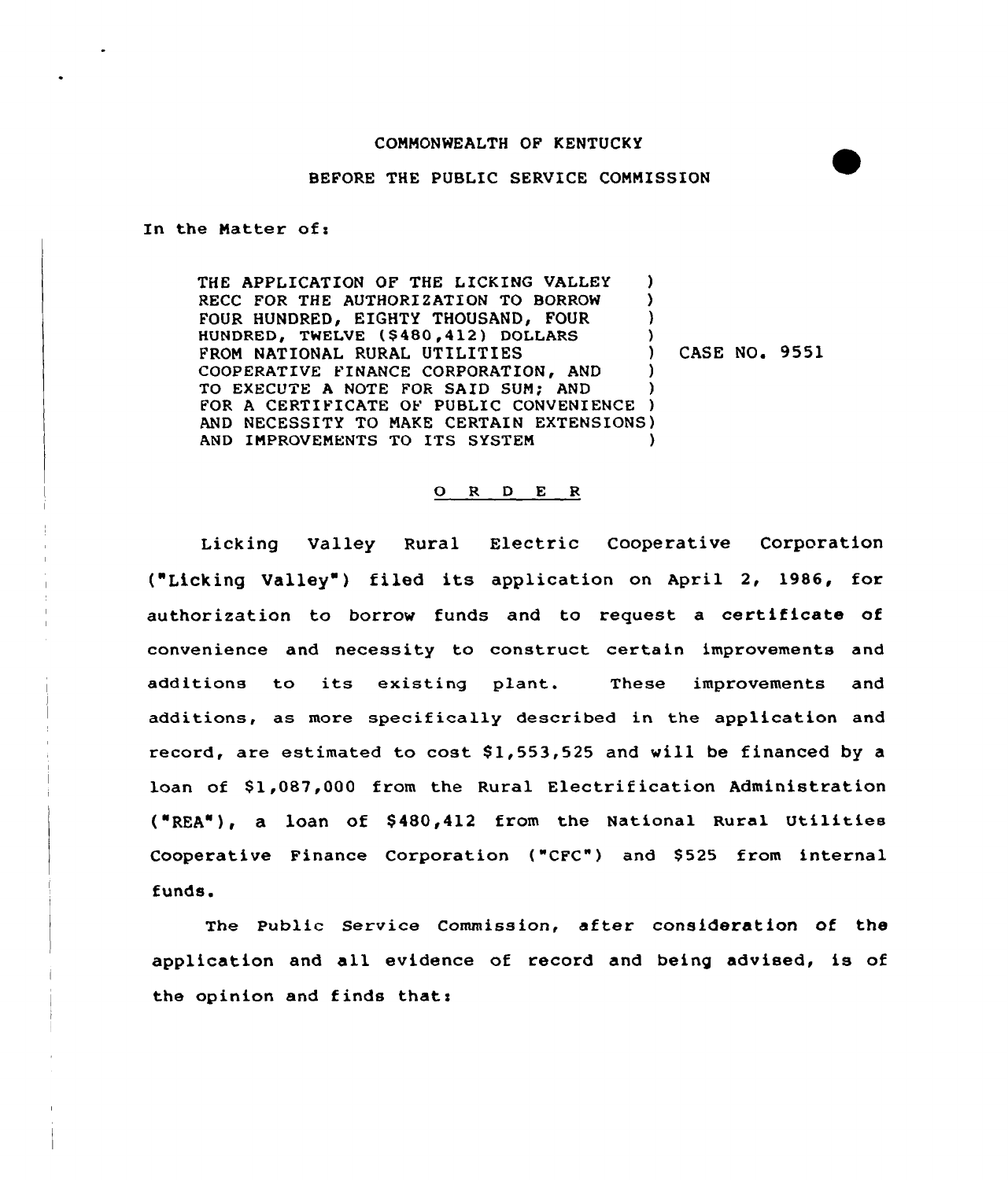1. Public convenience and necessity require the construction by Licking Valley of the improvements and additions to its existing plant as described in the application and record, and a certificate should be granted.

2. The proposed borrowing from CFC is for lawful objects within the corporate purposes of Licking Valley, is necessary and appropriate for and consistent with the proper performance by Licking Valley of its service to the public, and will not impair its ability to perform that service.

IT IS THEREFORE ORDERED that:

1. Licking Valley be and it hereby is granted a certificate of convenience and necessity to proceed with the construction as set forth in the application and record.

2. Licking Valley be and it hereby is authorized to borrow \$480,412 from CFC for a 35-year period and bearing either a fixed or variable interest rate, as chosen by Licking valley, at the time the first monies are drawn from CFC, subject to the provisions and terms of the application with respect to renegotiation of the interest rate.

3. Licking Valley shall utilize the interest rate program which will result in the net lowest cost of money to Licking Valley over the term of the financing.

4. Licking Valley shall notify the Commission of the interest rate option elected for the financing approved herein along with a statement as to the basis for the decision.

5. Licking Valley be and it hereby is authorized to execute its notes as security for the loan herein authorized.

 $-2-$